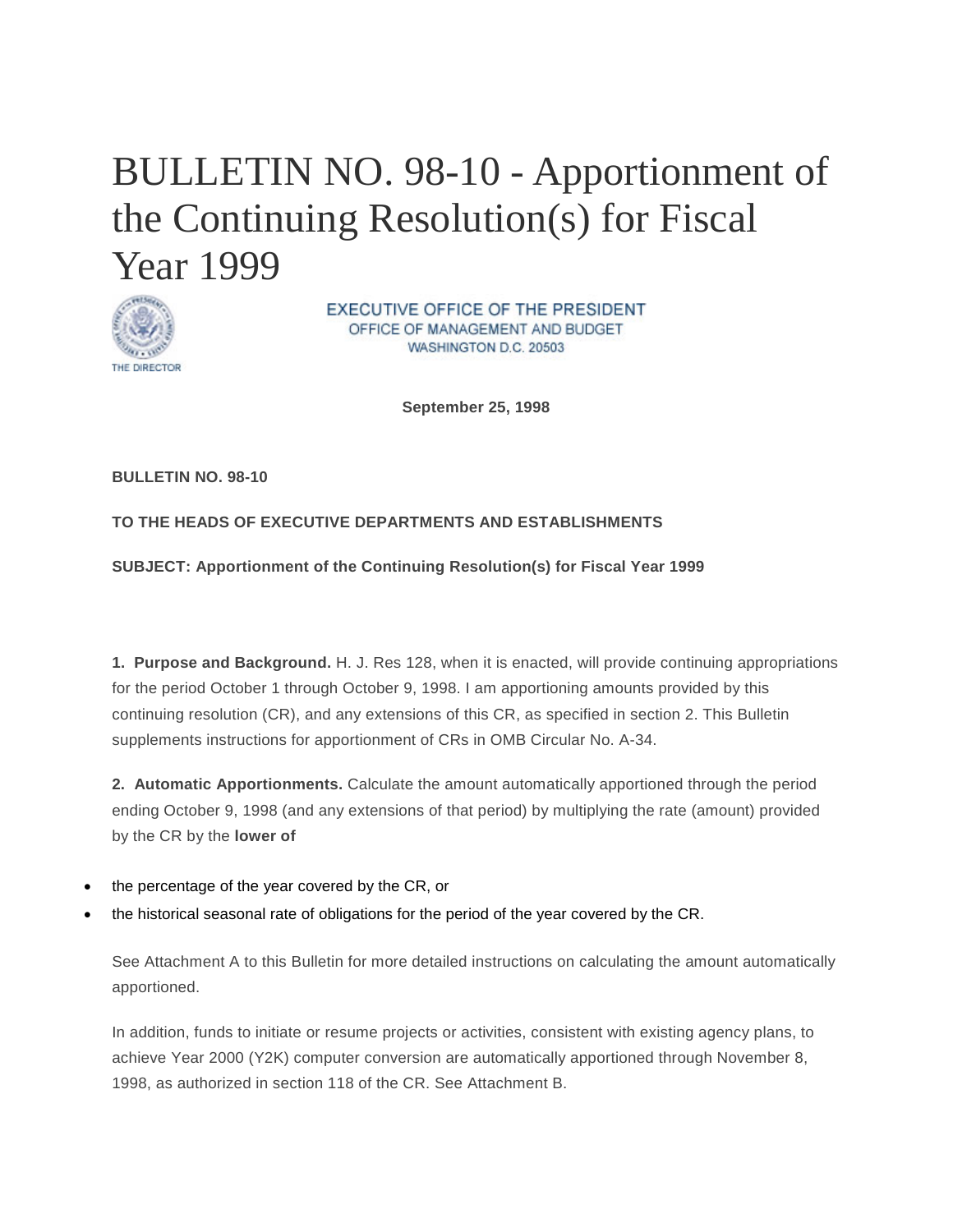Under an automatic apportionment, all of the footnotes and conditions placed on the prior year apportionment remain in effect.

The CR expires at midnight on Friday, October 9, 1998. In the event that appropriations have not been enacted and the CR has not been extended, as a contingency, you should be prepared to implement your agency plan for dealing with a funding hiatus.

**3. Written Apportionments.** If a program requires an amount different from the total amount automatically apportioned, you must request a written apportionment.

/S/

Jacob J. Lew

**Director** 

**Attachments** 

Attachment A

#### **Calculating the Automatic Apportionment**

Calculate the amount automatically apportioned through the period ending October 9, 1998 (and any extensions of that period) by multiplying the *rate (amount) provided by the CR* by the **lower of** 

- the *percentage of the year* covered by the CR, or
- the *historical seasonal rate* of obligations for the period of the year covered by the CR.

**1. What is the** *rate (amount) provided by the CR***?** The *rate (amount) provided by the CR* means **one of the following five annual amounts**: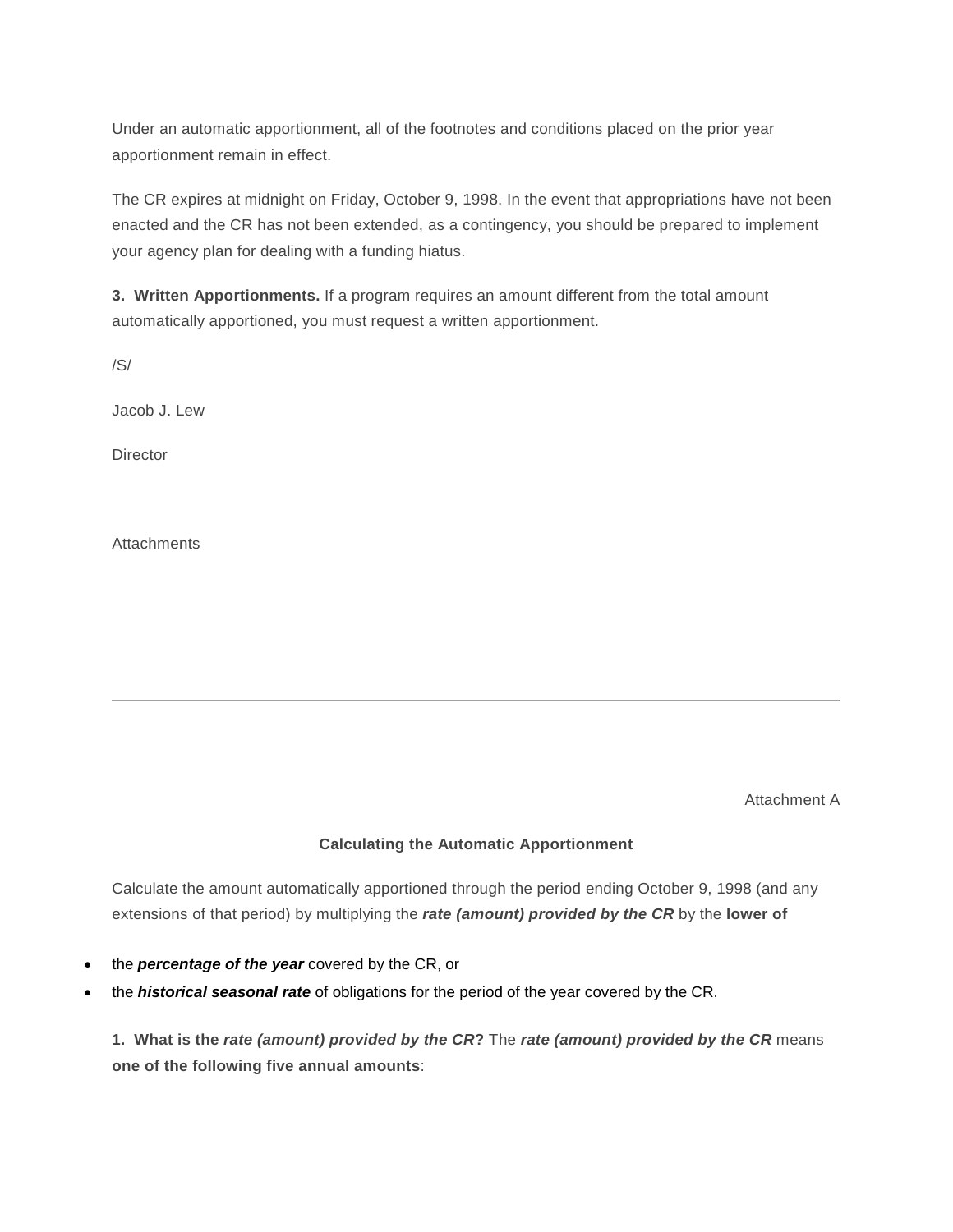- the annual amount in the President's budget request,
- the annual amount in the House passed appropriations act for FY 1999,
- the annual amount in the Senate passed appropriations act for FY 1999,
- the annual amount representing the *rate of operations not exceeding the current rate,* calculated as follows:
- $\circ$  take the amount enacted in FY 1998, including any supplemental appropriations and any rescissions;
- o add the unobligated balance carried forward to FY 1998 (if any), and
- o subtract the unobligated balance at the end of FY 1998 (if any); or
- the annual amount for *current operations*, calculated as follows:
- o take the amount enacted in FY 1998, including any supplemental appropriations and any rescissions; and
- o add the unobligated balance carried forward to FY 1998 (if any).

**2. Which of the annual amounts do I use?** Use the annual amount representing the *rate of operations not exceeding the current rate*, **except**:

#### If

The project or activity is funded at less than the annual amount for current operations in the:

- President's budget request: a c
- House-passed appropriation (if any); and
- Senate-passed appropriation (if any).

#### If

The project or activity:

is zero-funded in both appropriations when there is a House-passed appropriation and a Senatepassed appropriation or is zero-funded in the one appropriation when only the House or the Senate has passed an appropriation;

is included in the President's budget request.

was conducted in FY 1998; and

## Then use

The greater of the annual amounts in the:

- President's budget request:
- House-passed appropriation (if  $an v$ : and
- Senate-passed appropriation (if  $any).$

### Then use

The lesser of the annual amount in the President's budget request or the annual amount for current operations.

- is zero-funded in both appropriations when there is a House-passed appropriation and a Senate-passed appropriation or is zero-funded in the one appropriation when only the House or the Senate has passed an appropriation;
- was conducted in FY 1998; and
- is included in the President's budget request.

The **lesser** of the annual amount in the President's budget request or the annual amount for *current operations*.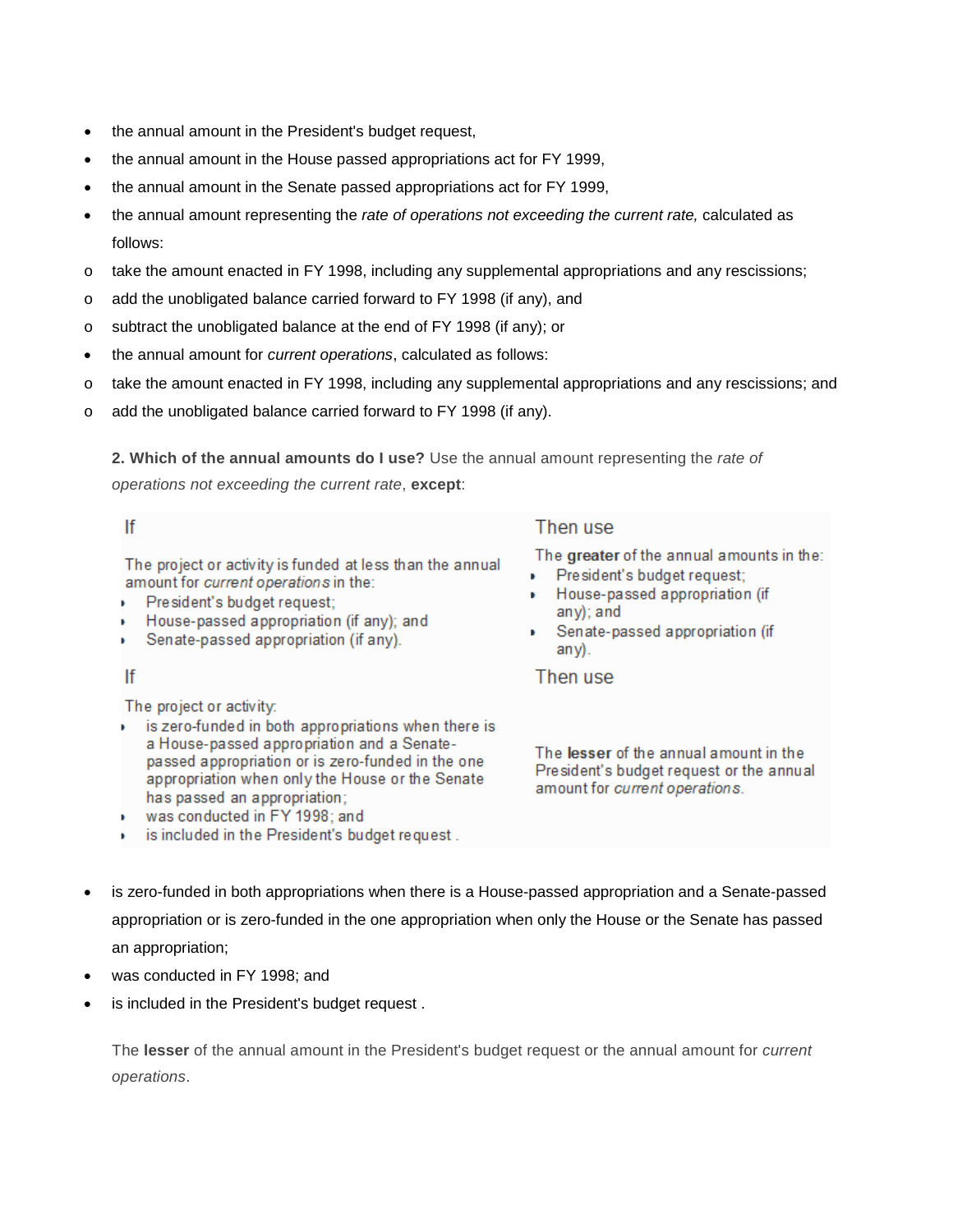- **3. How do I calculate the** *percentage of the year* **covered by the CR?**
- Take the number of calendar days covered by the continuing resolution, for example, 9 days.
- Divide it by 365 (the number of days in the year). The result in this example is 2.47 %.
- Round the result to the nearest percentage point in tenths. The *percentage of the year* in this example is 2.5%.
	- **4. How do I calculate the** *historical seasonal rate* **of obligation?**
- Take the average amount of obligations incurred in prior years during the period covered by the CR. For example, an average of \$50,000 was incurred during the first 9 days of the past 3 fiscal years.
- Divide it by the average total annual obligations incurred. For example, an average of \$2,050,000 was incurred during each of the past 3 fiscal years. The result in this example is 2.44%.
- Round the result to the nearest percentage point in tenths. The *historical seasonal rate* in this example is 2.4%.

**5. Which percentage do I use?** Use the **lower** of the two percentages calculated in 3 and 4, which is 2.4% in this illustration.

Attachment B

#### **CR Language on Y2K**

Sec. 118. Notwithstanding sections 101, 104, and 106 of this joint resolution, until 30 days after the date specified in section 106, funds may be used to initiate or resume projects or activities at a rate in